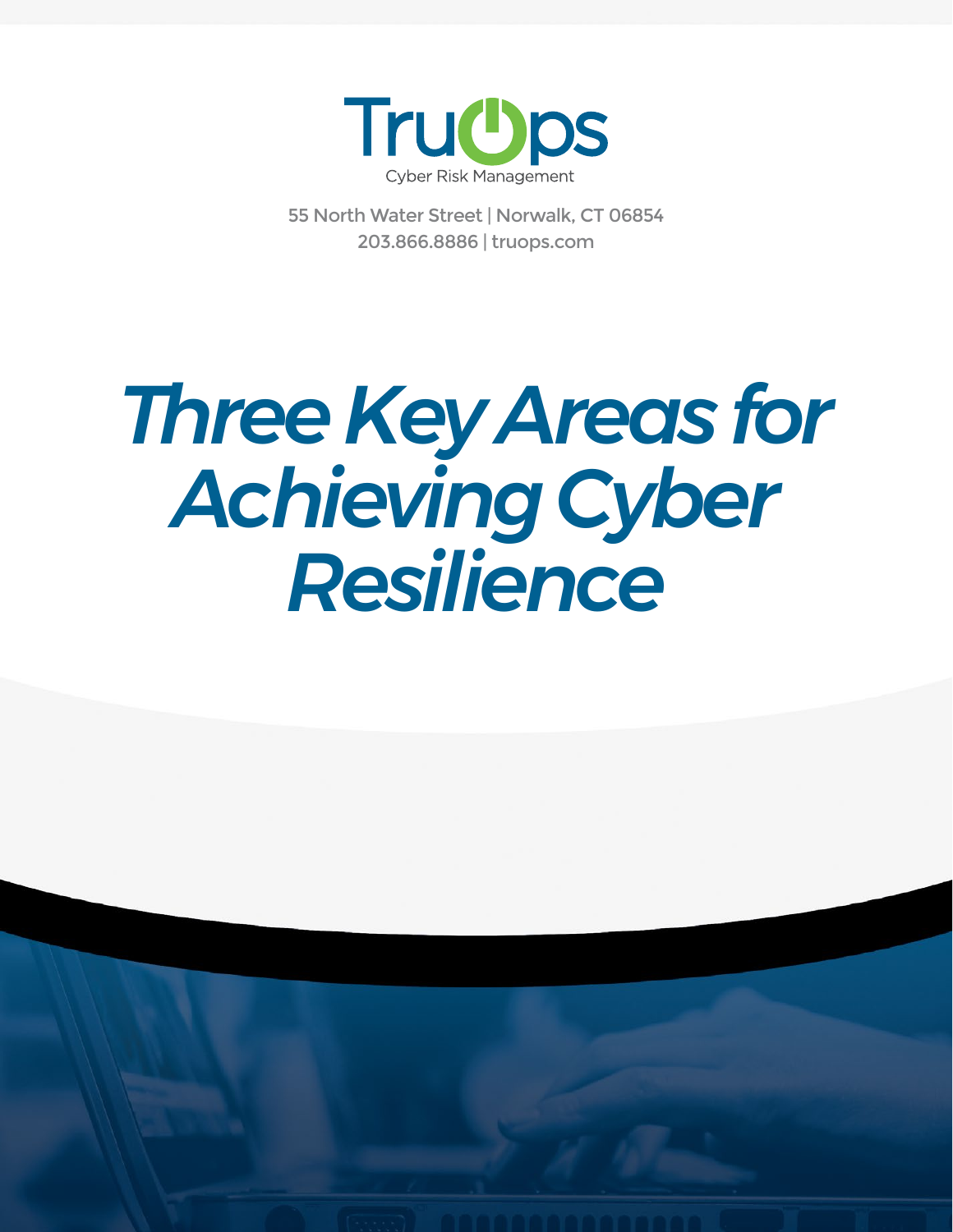Mitigating cyber risk remains a major area of concern for private organizations, government agencies, and even Joe Citizen. A 2018 Gallup poll revealed that among the 13 crimes measured, cybercrimes were most feared by Americans. Seventy-one percent of poll participants stated that they "frequently or occasionally" feared that computer hackers would access their personal, credit card, or financial information. Sixty-seven percent worried to the same degree about identity theft.<sup>1</sup>

The federal government has been leading initiatives to stay one step ahead of cybercriminals. At the 2019 USA RSA Conference in March, the director of the Department of Homeland Security's Cybersecurity and Infrastructure Security Agency (CISA) indicated that the agency is focused on several key priorities for protecting the country's critical IT infrastructure. By modeling the government's efforts to combat cyber threats, commercial enterprises can also enhance their situational awareness, reduce risk, and achieve cyber resilience.

# *What is Cyber Resilience?*

Cyber resilience is defined as "an entity's ability to continuously deliver the intended outcome despite adverse cyber events."2 The 2013 Policy Directive (PPD) on Critical Infrastructure Security and Resilience defines resilience as the "ability to prepare for and adapt to changing conditions and withstand and recover rapidly from disruptions."<sup>3</sup> In this day and age, all IT systems, critical infrastructure, business processes, and government and commercial organizations should have cyber resilience capabilities. Resilience encompasses not only the ability to withstand and recover from deliberate cyber attacks, but also from accidents and naturally occurring threats or incidents.

*All IT systems should have*  **CYBER RESILIENCE CAPABILITIES.**

During the 2019 USA RSA Conference, CISA director Christopher Krebs discussed the National Risk Management Center's role in creating a cross-sector risk management approach across the federal government and its private sector partners to identify and prioritize strategic risks, integrate government and industry activities in the development of risk management, and synchronize operational risk management activities. Krebs outlined three key focus areas for the agency: protecting the nation's supply chain, reducing the surface attack area, using threat intelligence, and information sharing.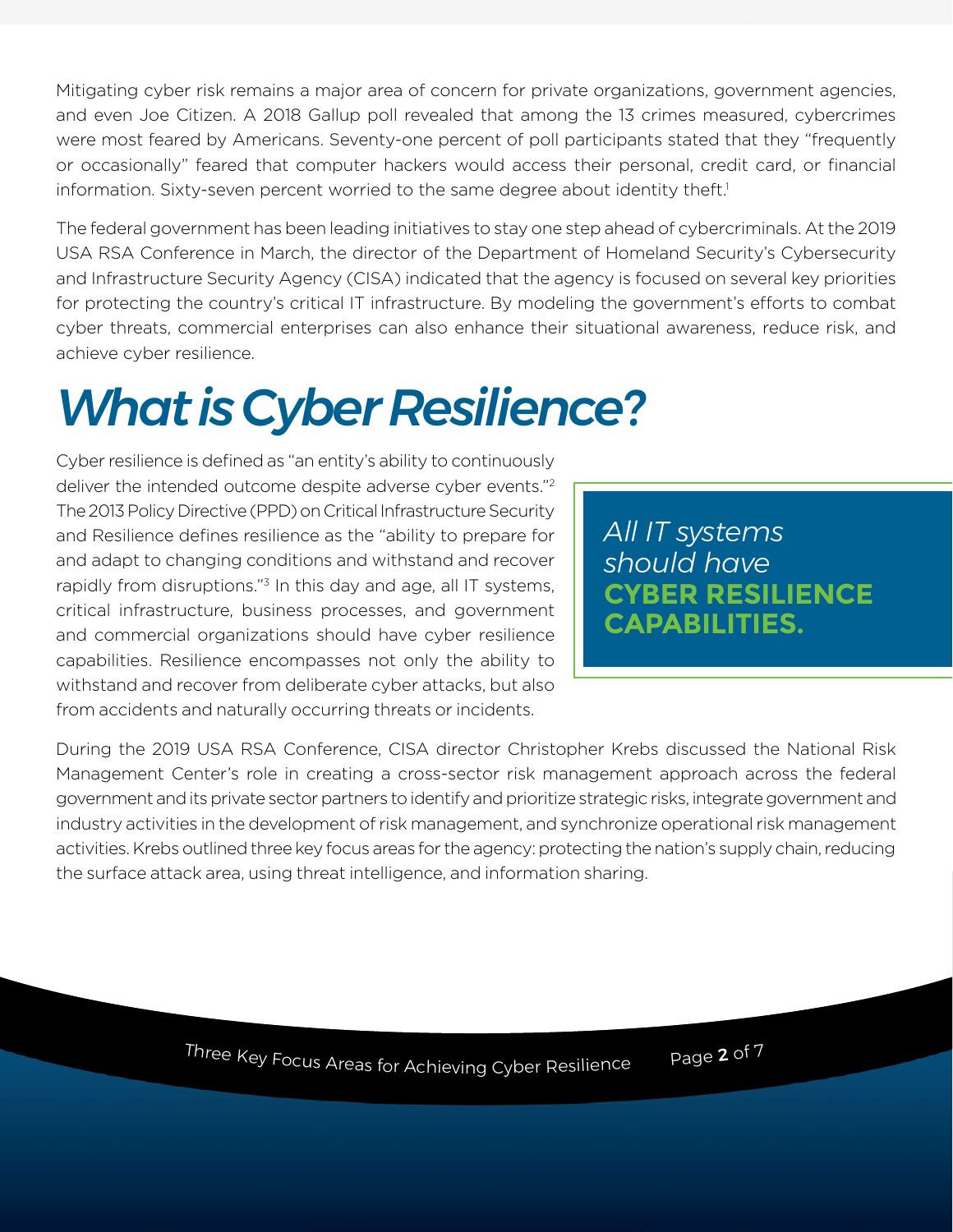#### *Cyber Resilience Focus Area 1: Protecting the Supply Chain*

A supply chain attack occurs when a third party gains unauthorized access to an organization's systems and data. As more companies share sensitive data with third-party vendors out of business necessity, this vector of attack has become more prevalent. The cybersecurity technology company Symantec revealed in its annual report on Internet security threats that supply chain attacks significantly increased by 78% between 2017 and 2018.4

Third-party risk is a critical cyber security issue, and forward-thinking companies have established teams solely for managing this issue. Although stories about breaches affecting the retailer Target, the credit agency Equifax, and other large corporations have grabbed headlines in the past, all organizations regardless of size and sector should have a plan and process for assessing and mitigating their third-party risk. The 2017 Ponemon Institute study, Data Risk in the Third-Party Ecosystem, indicated that 56% of organizations had experienced a breach caused by one of their vendors. The average number of third parties with access to sensitive data at each company surveyed had increased from 378 to 471. Only 35% of companies polled reported having a list of all the third parties with whom they shared information. Just 18% of companies stated they were aware if those vendors had been sharing that information with other suppliers.<sup>5</sup>

For good reason, organizations are paying greater attention to assessing and managing the risk posed by third-party relationships. The following year, in 2018, the Ponemon Institute published Measuring & Monitoring the Cyber Risks to Business Operations. The report found that 64% of IT professionals surveyed saw unauthorized sharing of confidential data by third parties as the second most pressing security worry for 2019. Forty-one percent said they had dealt with security events related to third-party relationships in the past 24 months.<sup>6</sup>

### *Cyber Resilience Focus Area 2: Reducing the Attack Surface*

In cyber security, an attack surface is the number of vulnerabilities that can be exploited to carry out a cyberattack. Whether physical or digital, attack surfaces should be limited in size to prevent unauthorized, harmful access. One of the most effective ways to limit the attack surface is by eliminating unnecessary complexity in security infrastructure and policy. The more steps required to execute tasks, the more likely human error and risk will enter.

Three Key Focus Areas for Achieving Cyber Resilience Page 3 of  $7^{\prime}$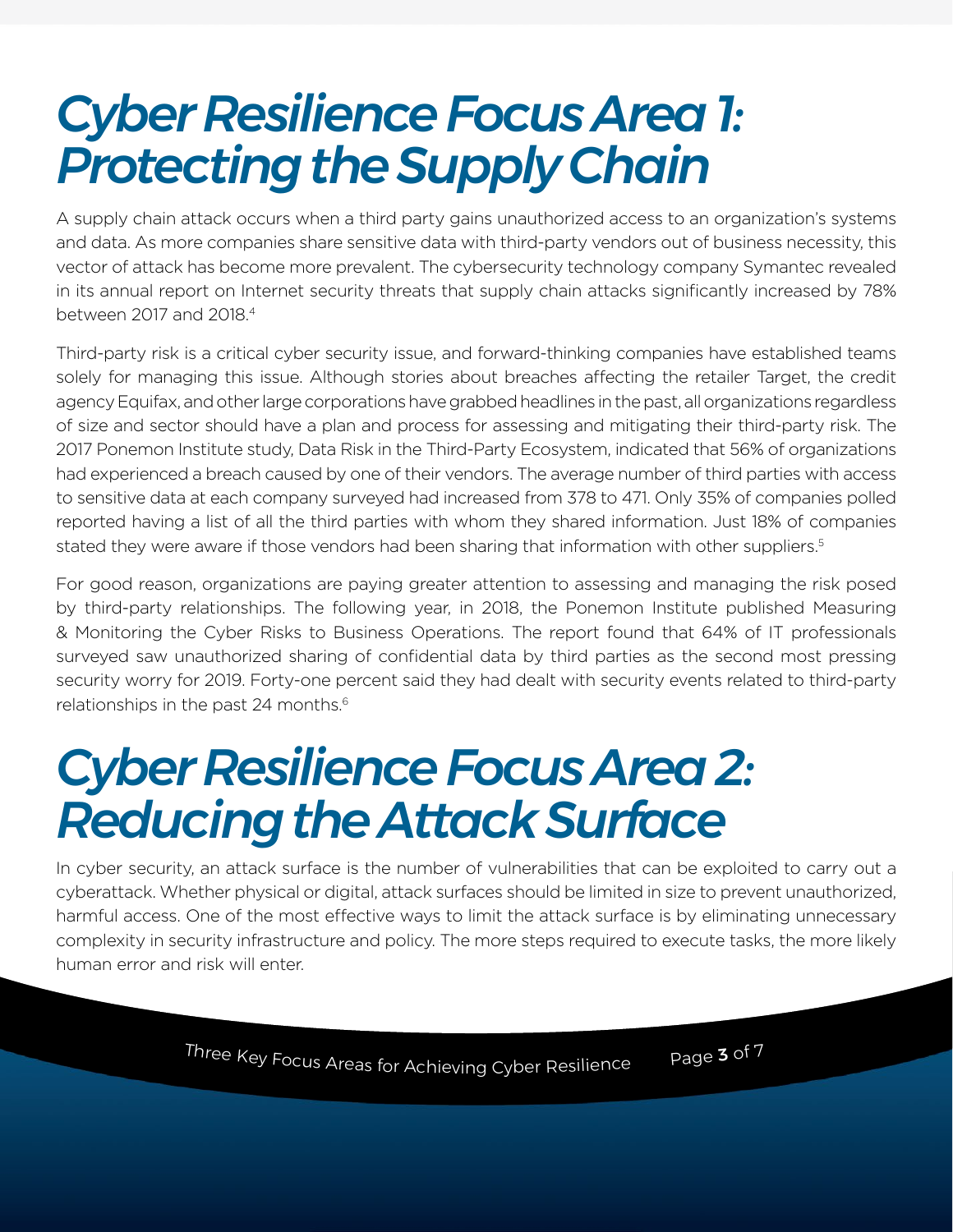Attack surface modeling, attack simulation, and patch simulation are methods for visualizing vulnerabilities utilizing a real-time model of what might happen in the context of network movement when a cybercriminal attacks a vulnerability. Additional strategies for reducing the attack surface encompass monitoring and controlling network endpoints, segmenting networks, and prioritizing analytics. Still other effective tactics organizations can employ to reduce the attack surface include: ensuring that security tools are enabled and other services are secure by default; uninstalling unneeded software; leveraging memory randomization and tools to enhance the system's ability to protect itself; developing secure applications, sandboxing and containing threats; and documenting and analyzing malicious code.

### *Cyber Resilience Focus Area 3: Using and Sharing Threat Intelligence*

Cyber threats occur on a daily basis at warp speed. Oftentimes it isn't a matter of if an organization will face a security breach, but when. No one organization can possibly gauge the level of threat activity by nameless, faceless cybercriminals. Organizations should look to increase their use of threat intelligence

and be willing to share what they learn with the cyberthreat intelligence community at large. This can be done by partnering with trusted open source threat intelligence sources and joining the Department of Homeland Security's (DHS) Automated Indicator Sharing (AIS) program.<sup>7</sup> According to the DHS, this free service facilitates the exchange of cyber threat indicators between the federal government and private sector at machine speed. Examples of threat indicators are pieces of data, such as malicious IP addresses or the sender address of a phishing email. CISA is in the process of refining the AIS program to include more context and specificity to deliver more valueadded threat intelligence to the private sector.

*Organizations should look to increase their use of* **THREAT INTELLIGENCE** *and be willing to share what they learn.*

Threat information that has been aggregated from multiple sources and vetted is highly valuable and actionable. To facilitate the availability of high-level intelligence to small- and medium-sized businesses, the Cyber Threat Alliance (CTA) was formed by a consortium of members from the cybersecurity industry, including Fortinet, McAfee, Symantec, and Palo Alto Networks. The Alliance recognizes the critical need for security professionals to have access to the intelligence and technology tools they need to identify and stop cyberattacks in their tracks. The CTA is dedicated to improving the cybersecurity of its global digital ecosystem by significantly reducing time to detection and closing the gap in the detection-to-deployment lifecycle. This is facilitated through the sharing of near real-time, high-quality cyber threat information and operational coordination between companies and organizations in the cybersecurity field.<sup>8</sup>

Three Key Focus Areas for Achieving Cyber Resilience Page 4 of  $7^{\prime}$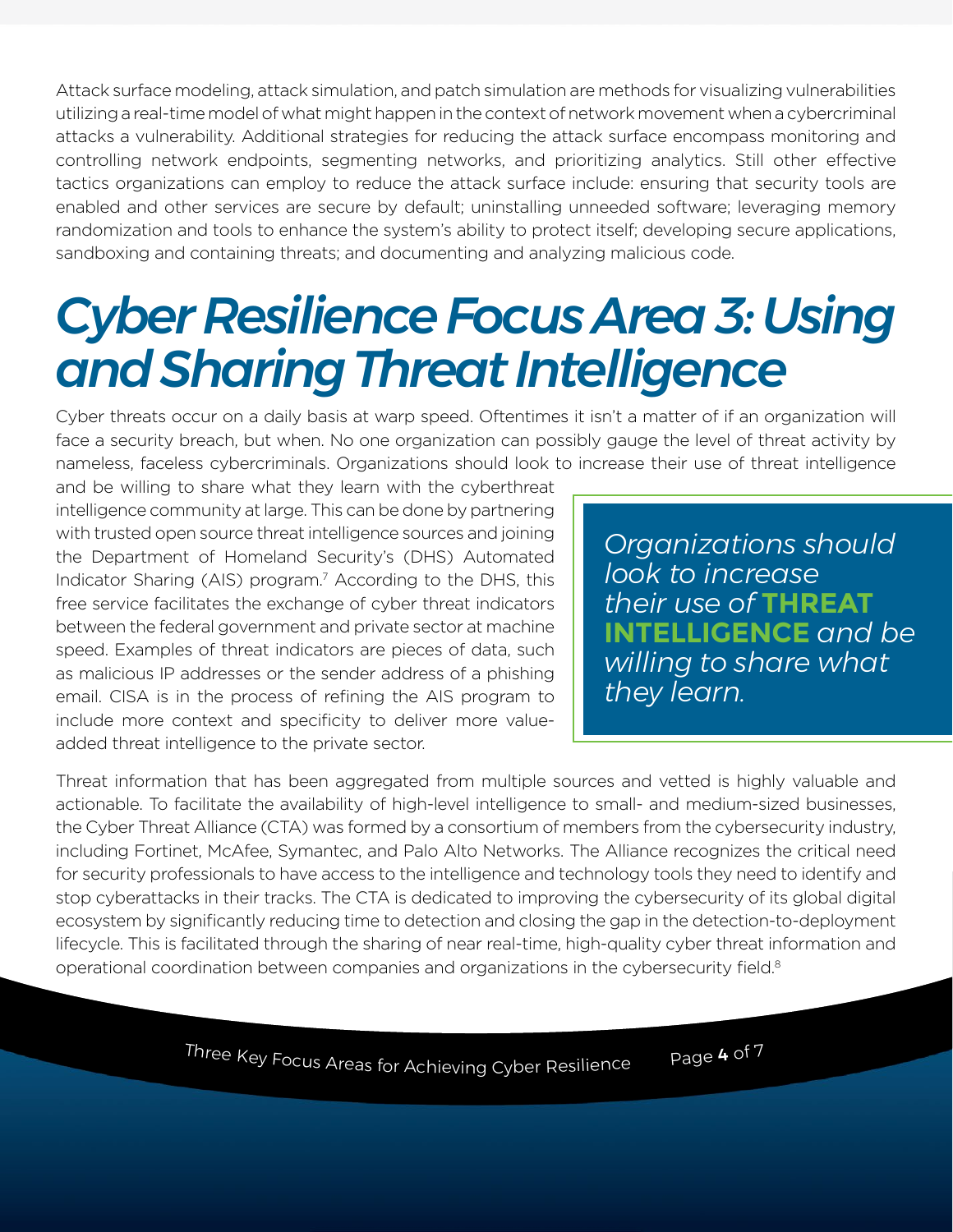### *Best Practices for Building Cyber Resilience*

For organizations to achieve the level of cyber awareness needed to build resilience, the following best practices should be part of an overarching risk management strategy:

- Create a Response Plan for Threat Incidents: Leveraging a data-driven approach and advanced threat intelligence enables organizations to better identify potential attacks and develop a more proactive response plan for the enterprise. The response plan should clearly outline the actions that should be taken when a threat incident occurs.
- Monitor Systems Continuously to Identify Attacks: Networks and information systems should be continually monitored to identify threat incidents before they can cause any significant damage. Any detected anomalies and vulnerabilities should be addressed in accordance with the organizational response plan.
- Deploy Plans and Systems to Restore Affected Data: Recovery is a mission-critical component of any cyber resilience plan. It involves developing and deploying the necessary plans and systems to restore any data and services that have been impacted during a cyberattack as quickly as possible.

## *Cyber Resilience Is a Collective Effort*

The cyber threat landscape is becoming more complex and sophisticated with each passing day, putting companies at risk for being breached. Organizations seeking to thrive and survive in this environment must make building cyber resilience an enterprise-wide culture and mindset. Although cyber resilience is an organizational effort supported by people, processes, and technology, it does not—and should not—exist in a vacuum. Cyber resilience is also about the larger digital ecosystem and the exercise of cyber corporate citizenship. Both public and private organizations have a vested interest in supporting the digital ecosystem, which requires being proactive in identifying and remediating attacks, as well as sharing threat intelligence publicly. By working cooperatively, commercial enterprises and government agencies can improve their cyber resilience collectively.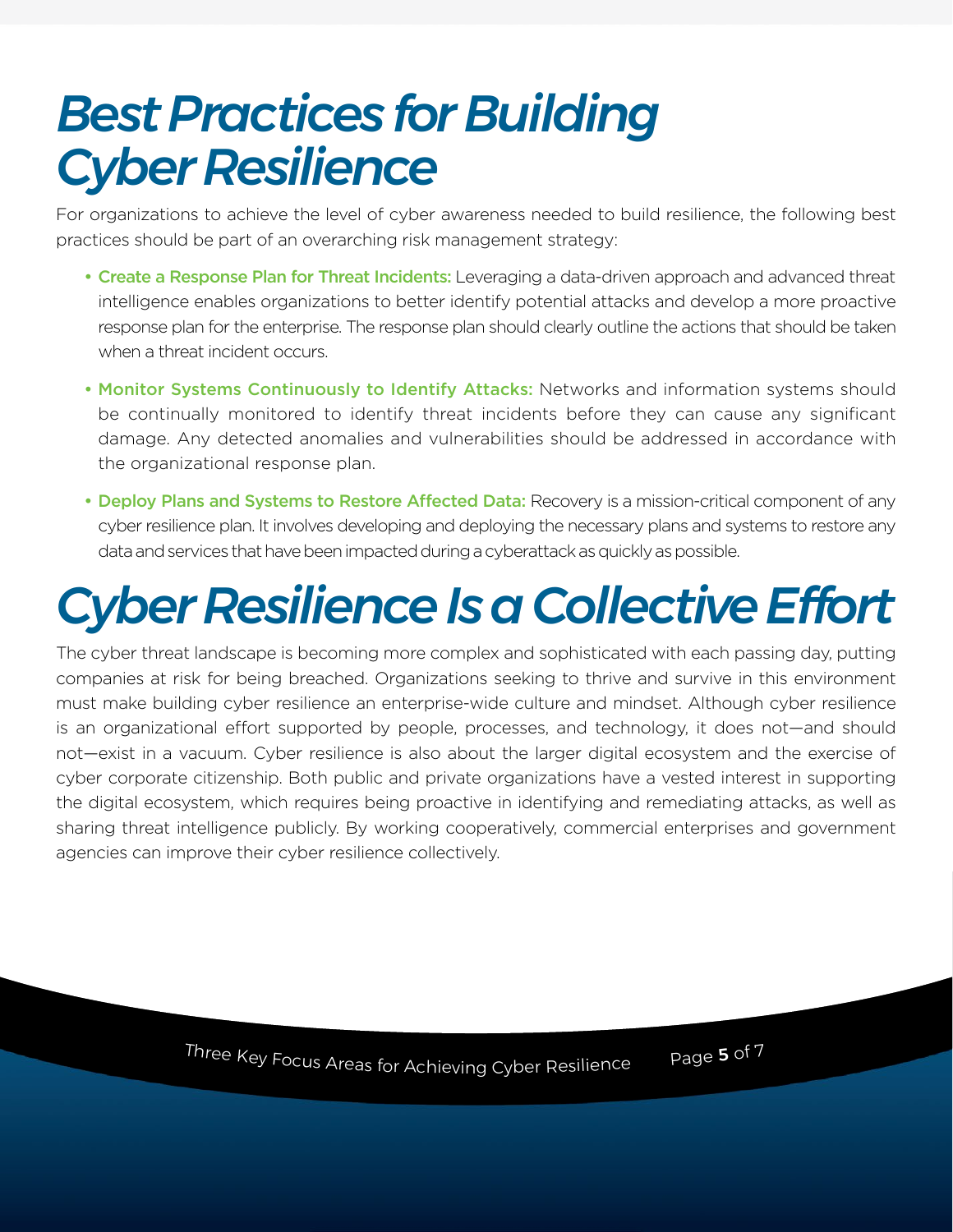#### *References*

- 1. https://news.gallup.com/poll/244676/cybercrimes-remain-worrisome-americans.aspx
- 2. https://en.wikipedia.org/wiki/Cyber\_resilience
- 3. https://obamawhitehouse.archives.gov/the-press-office/2013/02/12/presidential-policy-directivecritical-infrastructure-security-and-resil
- 4. https://www.symantec.com/security-center/threat-report?om\_ext\_cid=biz\_vnty\_istr-24\_multi\_v10195
- 5. https://www.opus.com/ponemon-2017/
- 6. https://www.tenable.com/ponemon-report/cyber-risk
- 7. https://www.dhs.gov/cisa/automated-indicator-sharing-ais
- 8. https://www.cyberthreatalliance.org/value-collaborative-threat-intelligence-sharing/